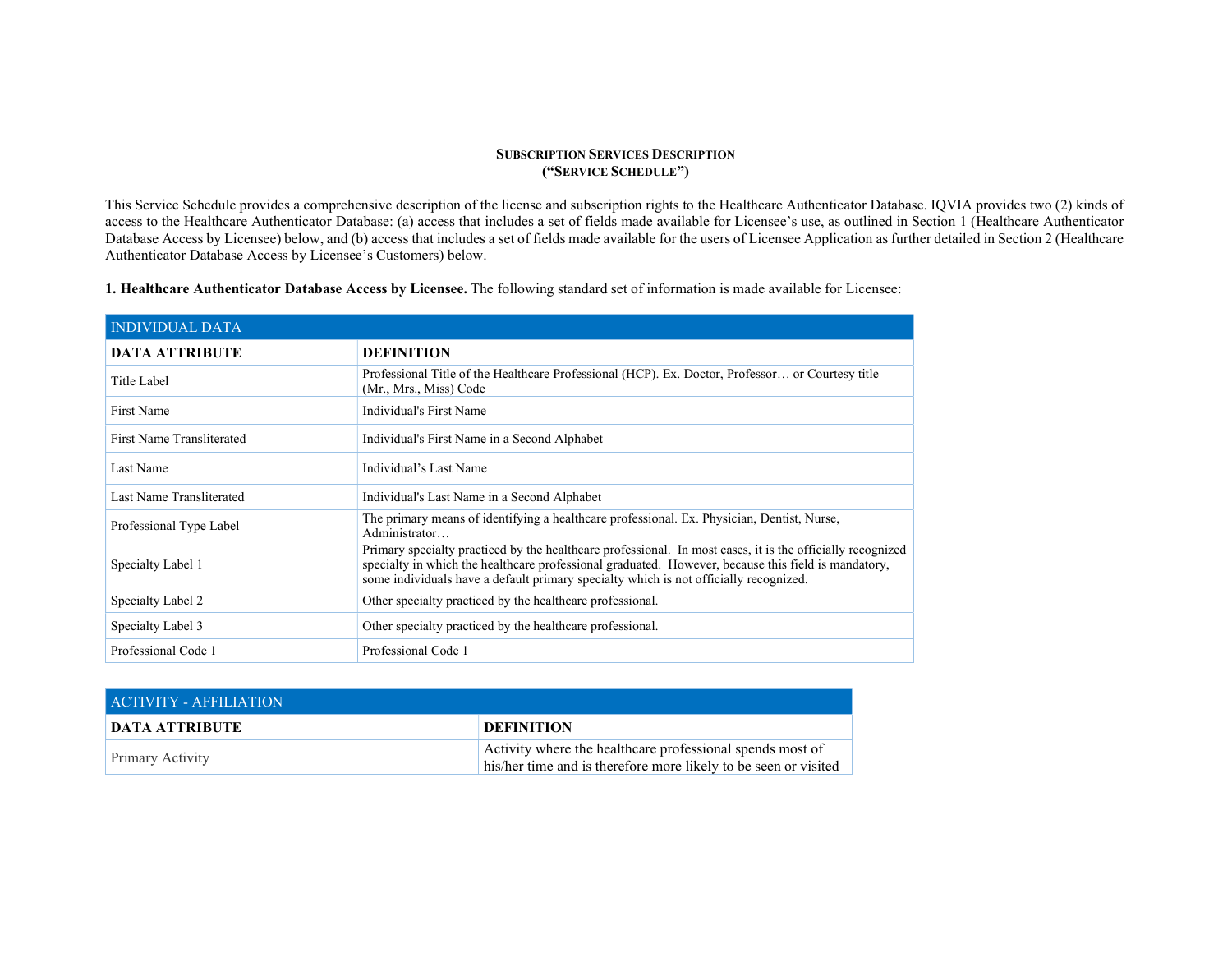| WORKPLACE - ORGANIZATION - ACCOUNT |                                                                                                             |  |
|------------------------------------|-------------------------------------------------------------------------------------------------------------|--|
| <b>DATA ATTRIBUTE</b>              | <b>DEFINITION</b>                                                                                           |  |
| Workplace ID                       | Healthcare Authenticator Workplace ID                                                                       |  |
| Workplace Name                     | Official name for the Workplace                                                                             |  |
| Workplace Type Label               | Workplace Type                                                                                              |  |
| Workplace Phone                    | Workplace telephone number                                                                                  |  |
| Long Address Label                 | Address label (in most of cases: street name $+$ street type $+$ house number).<br>Limited to 32 characters |  |
| Country Code                       | ISO-2 country code like FR, GB, DE                                                                          |  |
| County Label                       | County Code                                                                                                 |  |
| City Code                          | City Code                                                                                                   |  |
| City Name                          | City Name                                                                                                   |  |
| Postal Code                        | Postal code or zip code                                                                                     |  |
| <b>Address Phone</b>               | International telephone of the healthcare organization                                                      |  |

2. Healthcare Authenticator Database Access by Licensee's Customers. The following standard set of information is made available for the users of Licensee Applications:

| <b>INDIVIDUAL DATA</b>  |                                                                                                                            |
|-------------------------|----------------------------------------------------------------------------------------------------------------------------|
| <b>DATA ATTRIBUTE</b>   | <b>DEFINITION</b>                                                                                                          |
| Title Label             | Professional Title of the Healthcare Professional (HCP). Ex. Doctor, Professor or Courtesy title<br>(Mr., Mrs., Miss) Code |
| First Name              | Individual's First Name                                                                                                    |
| Last Name               | Individual's Last Name                                                                                                     |
| Professional Type Label | The primary means of identifying a healthcare professional. Ex. Physician, Dentist, Nurse,<br>Administrator                |